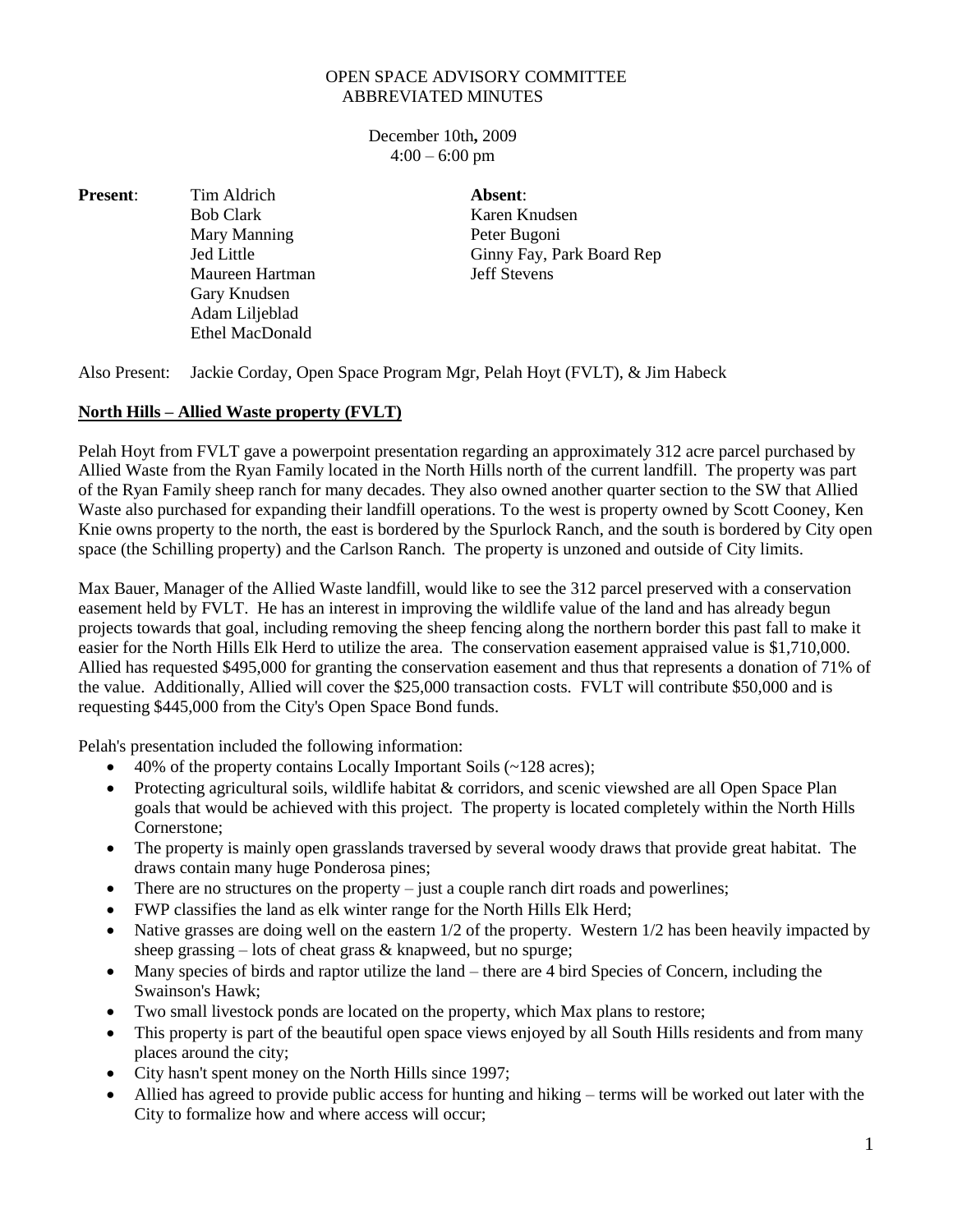- Easement terms are very restrictive compared to other FVLT easements. For example, no houses will be allowed and agricultural buildings are restricted to an approximately 10 acre building envelope in the SW corner of the property. Additionally, the terms prohibit land-filling, mining, subdividing (must keep as a single tract), and commercial recreation;
- There is urgency to this project as Allied is a publicly traded company that must receive reasonable compensation for the easement. If the funding is not approved, their other choices include selling it for development or keeping it for landfill.

Jackie informed members she was concerned about the price and had asked Pelah a few weeks ago to inquire with Allied if it could be lowered and/or if FWP could help contribute to the project. Pelah made those inquires and the answer was no in both cases. Jackie also explained that the public access opportunity is something great to preserve for now. However, Morgan Valliant and Jackie visited the property with Pelah this summer and agreed that access must be carefully planned in the future to protect the high wildlife values of this property. For example, a loop trail through the whole property that allowed dogs off-leash would quickly diminish the ground nesting bird habitat. Also, Mrs. Spurlock has a life-long grazing lease on the 120 acre City Open Space property to the south (Schilling property), and thus no access can be obtained through it to the Allied property until that lease terminates.

Gary pointed out that the long contiguous open area on the property is what makes it such valuable raptor habitat. Moe wondered why Allied was interested in preserving the property as they are in the business of landfills. Pelah explained Max's passion for wildlife coupled with the fact that keeping houses off it will be a good buffer for the existing landfill and the goodwill to the community is also looked at as a corporate benefit.

## **Bonner Hill Property Rough Cut**

Members completed the Rough Cut evaluation for the approximately 101 acre property adjacent to the Bonner School grounds currently owned by TNC as part of the Montana Legacy project. The Bonner School is asking for a \$25,000 contribution towards the \$140,000 purchase price. Moe asked if community or cultural values are part of the evaluation criteria. After reading the 2006 Open Space Bond language and the Rough Cut criteria, Jackie concluded that community and cultural values are not part of the initial evaluation. However, the Open Space Plan contains a section called "Open Space Values and Function"; included in that list are cultural and historic values. Also, the Conservation Lands Innate Characteristics Matrix includes "Human Use Values" such as "the land presents opportunities for environmental education" and public use.

Gary said he would still like more information about the property's value as a wildlife corridor and if there will be access all the way to the river via the RR corridor. Jackie asked all members to send any questions they still have about this property to her prior to the final evaluation, which is scheduled for February's OSAC meeting. Members then unanimously scored the property high enough to pass it along to the next evaluation phase.

## **Open Space Updates**

- 1) OSAC member Peter Bugoni has moved to Helena recently and thus the City has begun the process to fill the vacancy.
- 2) Council Update Jackie recently gave City Council an open space update using a map that showed all of the open space purchases with the 1995 and 2006 bonds since 2004. Here is the link to the map: <http://www.ci.missoula.mt.us/DocumentView.aspx?DID=2662>
- 3) Great Year for Open Space Working together with FVLT, RMEF, TNC, we had either a fieldtrip or project evaluation on the agenda for every OSAC meeting in 2009. We completed closing on the East Jumbo YAWLE property and the RMEF Spooner Creek conservation easement, completed evaluation of the TNC Marshall Canyon property (216 acres), and began evaluation on the TNC Bonner Hill parcel and the FVLT Allied Waste North Hills parcel.